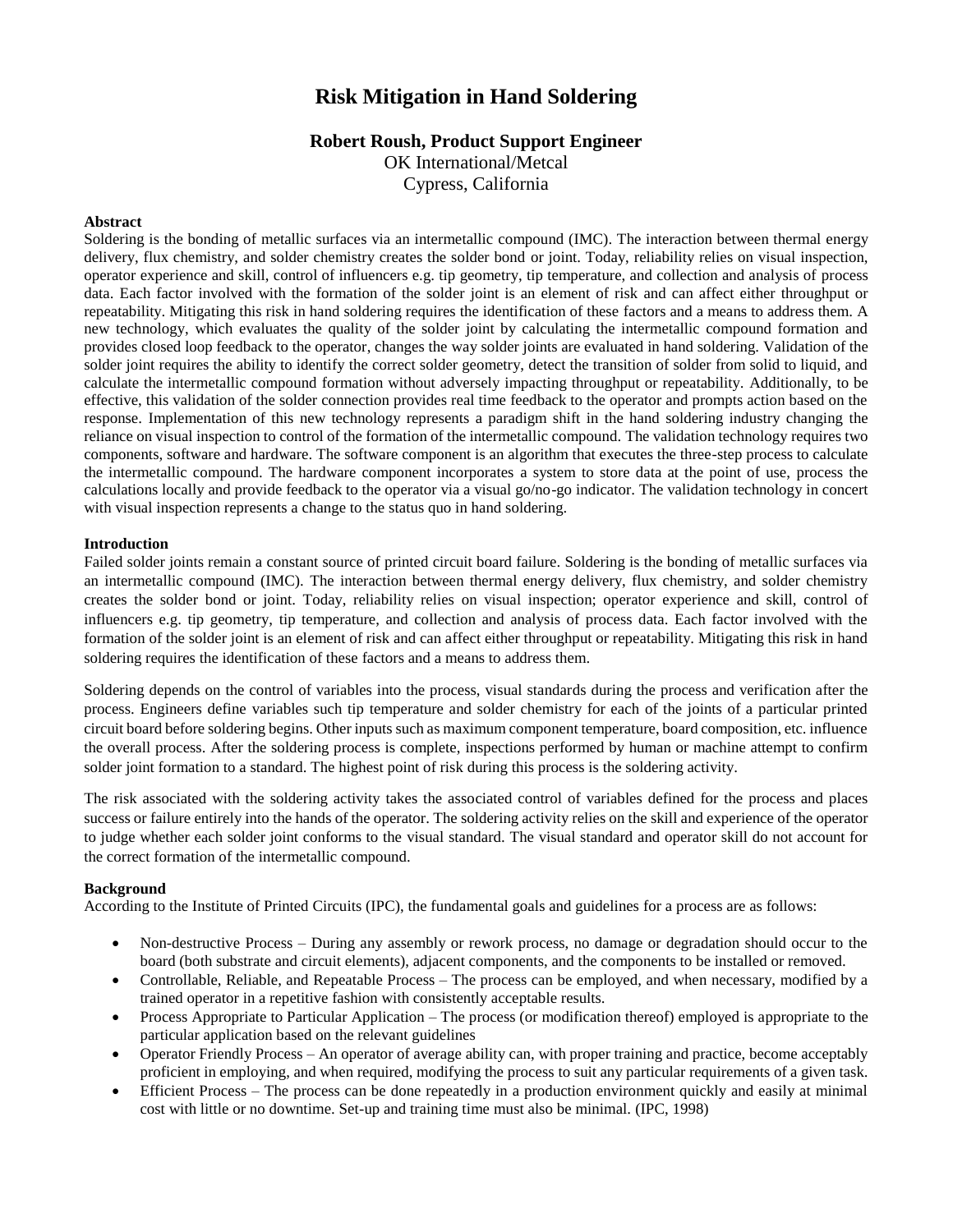In order to meet the industry requirements and mitigate the risk associated with IMC formation, it is necessary to modify the operator's approach to the soldering process. The current soldering process is open loop. There is no indication to the operator that the process successfully meets any requirement other than visual. Validation of the solder joint requires the ability to identify the correct solder geometry, detect the transition of solder from solid to liquid (liquidus), and calculate the intermetallic compound formation without adversely affecting throughput or repeatability.

This three-step process begins with a preliminary validation of the solder joint to ensure the tip geometry and solder tip temperature match the load. The system compares the thermal characteristics of the tip geometry and the power delivered to the joint within two seconds of applying the tip to the load. The equation,  $R_{\theta} = R_{\theta min} + \frac{R_{\theta max}}{1 + |R_{\theta max}}$  $\frac{N\theta max}{\{1+[\eta_{th}*e^{-\Delta T}]\}}$  describes the process.



*Figure 1 Preliminary Validation*

Total thermal resistance is a function of minimum thermal resistance plus maximum thermal resistance as a function of a thermal efficiency of the tip geometry over time. Figure 1 shows the relationship between the load and temperature versus time. From this calculation, the validation moves into the second phase, liquidus detection.

Liquidus detection relies on the heat transfer equation,  $\Delta T_{tip-load} = P * R_{otip-load}$ . During the soldering process, load temperature increases with an increase in power and a decrease in thermal resistivity as the tip and load approach equilibrium:  $\Delta T_{tip-load} \Downarrow = P \uparrow * R_{\theta tip-load} \Downarrow$ 

Once liquidus occurs, thermal resistivity becomes stable resulting in a decrease in power as shown:

$$
\Delta T_{tip-load} \Downarrow = P \Downarrow R_{\theta tip-load} \Leftrightarrow
$$

Detecting this change in state, signals liquidus. With the detection of liquidus, the process moves to the final phase of calculating the formation of the intermetallic compound. The intermetallic compound forms the bridge through which electricity flows and indicates the formation of a chemical bond at the substrate/solder interface. The role of intermetallic compounds (IMC) is critical to the successful formation of a solder joint. With too little IMC formation, typically <0.25 µm, the solder joint is cold or dry, which hinders electrical connection. Too much IMC, typically  $>4\mu$ m, solder joint embrittlement becomes a factor. Validation of the IMC formation during the soldering process mitigates the risk. The calculation of the IMC is  $IMC = 1 +$  $[\eta_{th}$ <sup>\*</sup>ln (t+1)]. As shown in Figure 2, the formula demonstrates a relationship between the thermal efficiency of the tip geometry and time. Each step of the process builds toward the successful formation of the IMC within a given timeframe based up on the tip geometry, load, etc. In order to perform the necessary calculations, the hardware must evolve.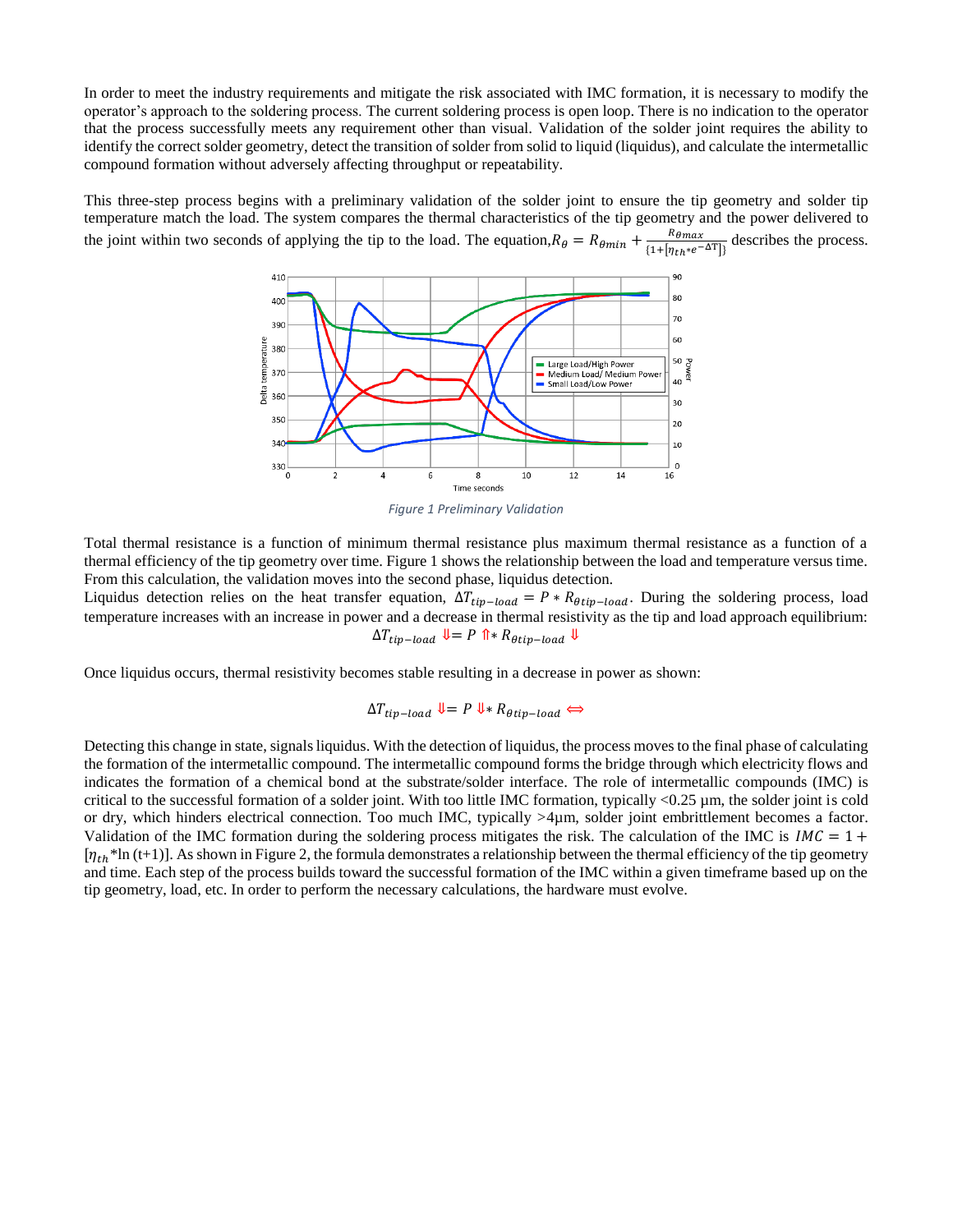

*Figure 2 IMC formation*

#### **Implementation**

The ability to calculate the intermetallic compound formation and the desire to provide closed loop feedback to the operator necessitates a change to the hardware. As explained, the thermal efficiency  $(\eta_{th})$  of each tip geometry is key. Each tip geometry requires a unique thermal efficiency factor and the ability to provide this information in real time. Real time information processing requires a microprocessor-controlled solder system, a storage system for the tip geometry and thermal efficiency factors, and a means to communicate to the operator. The test setup consists of a modified, cartridge-based, inductive soldering power supply. A modified soldering cartridge, which incorporates a form of internal storage via EEPROM (electrically erasable programmable read-only memory). Lastly, a modified hand-piece provides feedback to the operator via embedded red and green LEDs (light emitting diodes). The embedded green and red LEDs indicate either successful IMC formation (green/Go) or a process failure (red/No Go). The choice of an inductive soldering power supply over a resistive soldering power supply or other technology resides in the inductive soldering systems ability to respond to the thermal energy demand of the pad and to apply power based on the pad temperature requirement.

#### **Testing**

Sample #1: Surface Mount Component, 0805 Resistor, Figure 3

Both solder joints exhibit proper wetting between lead and printed circuit board (PCB).

|           | Avg. IMC Lead | Avg. IMC PCB |  |
|-----------|---------------|--------------|--|
|           | Interface     | Interface    |  |
| Sample #1 | - 29          | 1.88         |  |

*Table 1 Sample #1*



*Figure 3 Sample #1*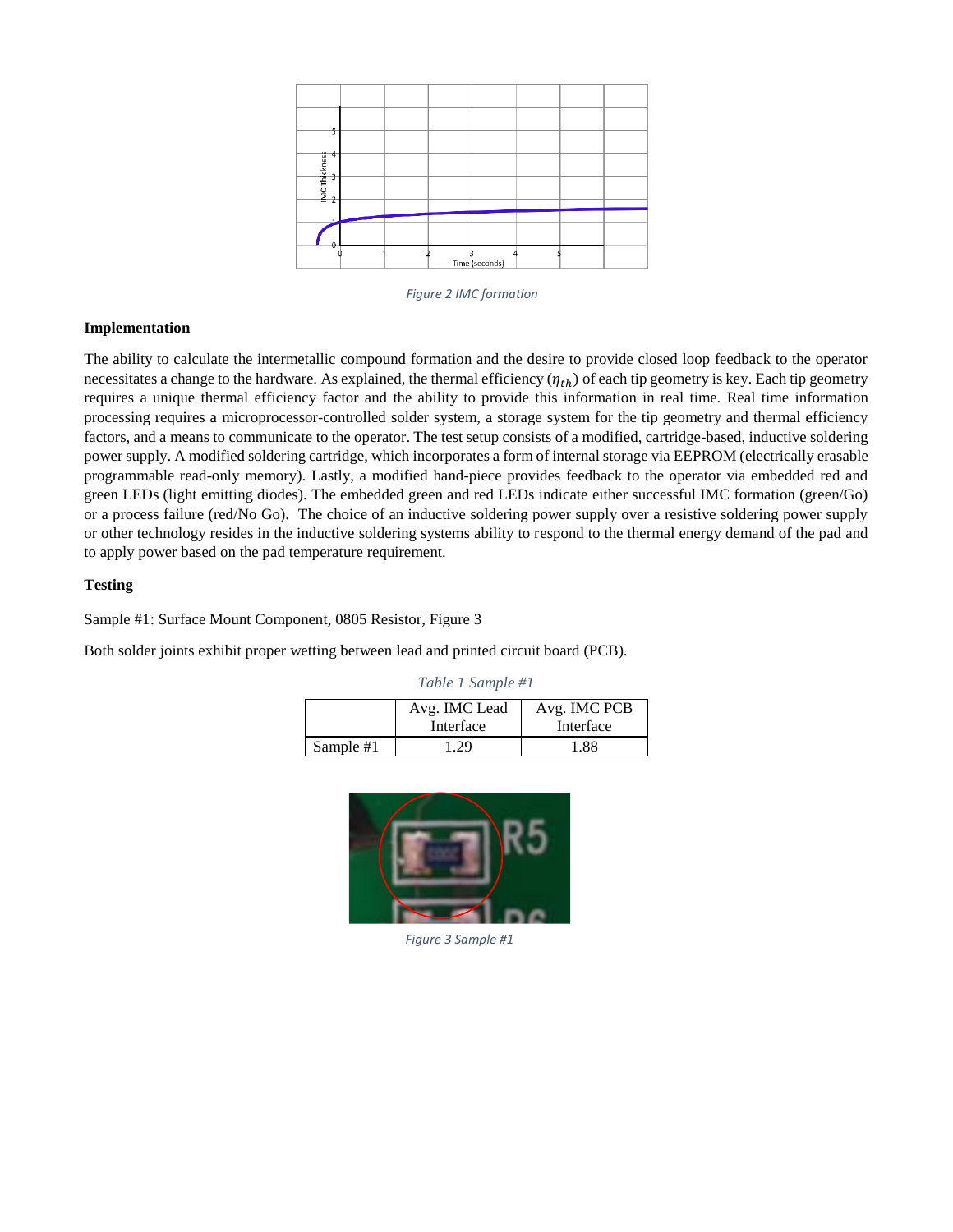

*Figure 4 Sample #1 Cross sectional analysis performed by STi Electronics*



*Figure 5 Sample #1 Cross sectional analysis performed by STi Electronics*

Sample #2: Through-Hole Component, 1/4W Axial Lead Resistor, Figure 6

The solder joint exhibited proper wetting to both the lead and PCB interface as evidenced by the sufficient IMC formation. Resin recession and PCB delamination observed. Resin recessed can be described as a separation between the plated barrel of the hole and the dielectric material on the hole wall. Per IPC-A-600H-2010, section 3.1.9, it is acceptable for all three classes following thermal stress testing and meeting the dimensional and plating requirements of IPC-6010 performance series. Delamination is a separation between plies within a base material, between a base material and a conductive foil or any other planar separation with a printed circuit board. Per IPC-A-610E-2010, page 10-7, it is acceptable for all three classes, if the delamination does not bridge more that 25% of the distance between plated-through holes or internal conductors.

| Table 2 Sample#2 |              |  |  |  |
|------------------|--------------|--|--|--|
| Avg. IMC Lead    | Avg. IMC PCB |  |  |  |
|                  | Interface    |  |  |  |
| 1.86             |              |  |  |  |
|                  | Interface    |  |  |  |



*Figure 6 Sample #2*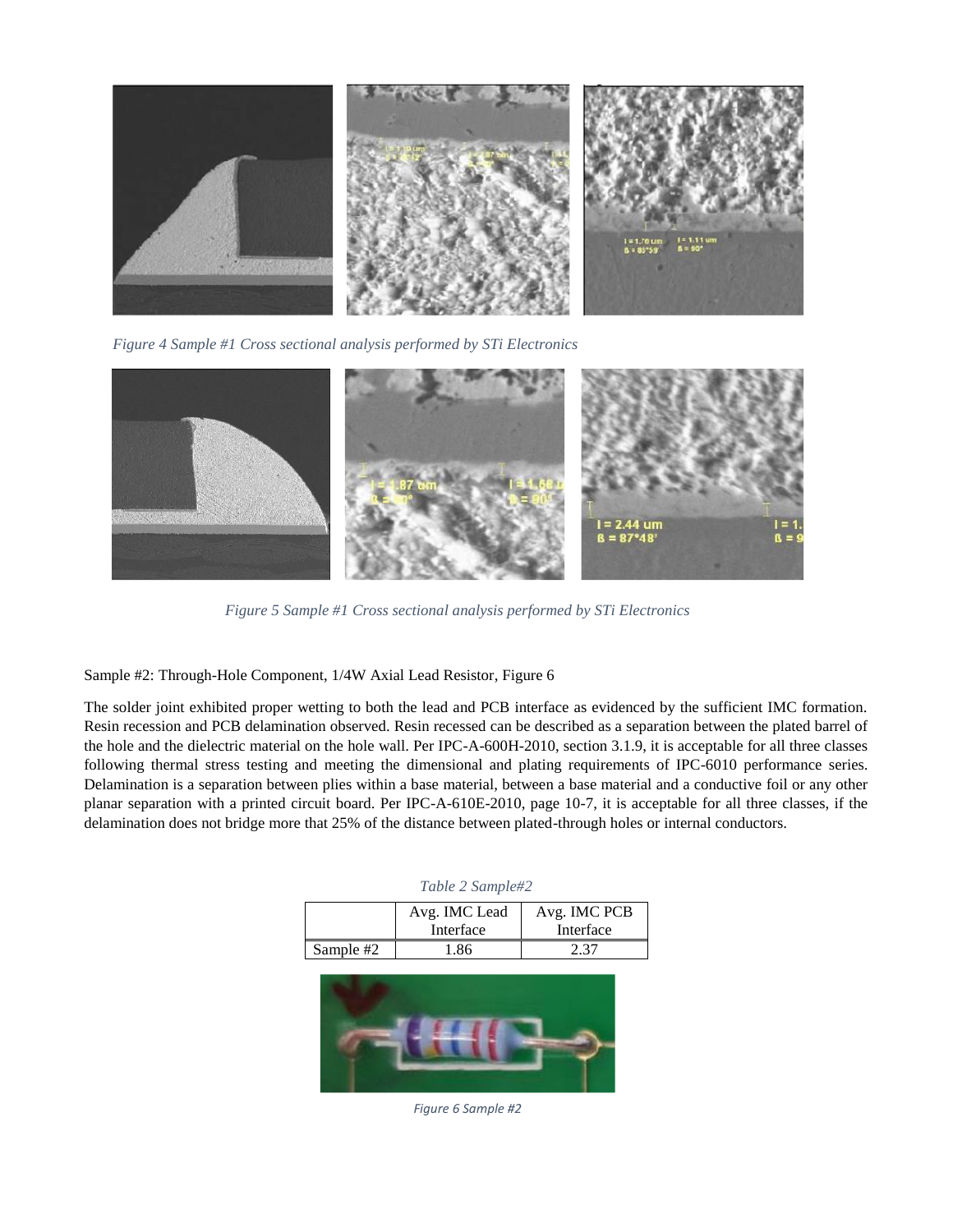

*Figure 8 Sample #2, Minor board delamination*



*Figure 7 Sample#2 Cross sectional analysis performed by STi Electronics*

Sample #3: Through-Hole Component, 1/4W Axial Lead Resistor, Figure 9

The solder joint exhibited proper wetting to both the lead and PCB interfaces evidenced by the sufficient IMC formation. PCB delamination observed. Delamination is a separation between plies within a base material, between a base material and a conductive foil or any other planar separation with a printed circuit board. Per IPC-A-610E-2010, page 10-7, it is acceptable for all three classes, if the delamination does not bridge more that 25% of the distance between plated-through holes or internal conductors.

| Table 3 Sample #3 |  |
|-------------------|--|
|-------------------|--|

|           | Avg. IMC Lead<br>Interface | Avg. IMC PCB<br>Interface |
|-----------|----------------------------|---------------------------|
| Sample #3 | .86                        |                           |



*Figure 9 Sample #3*



*Figure 10 Minor board delamination*